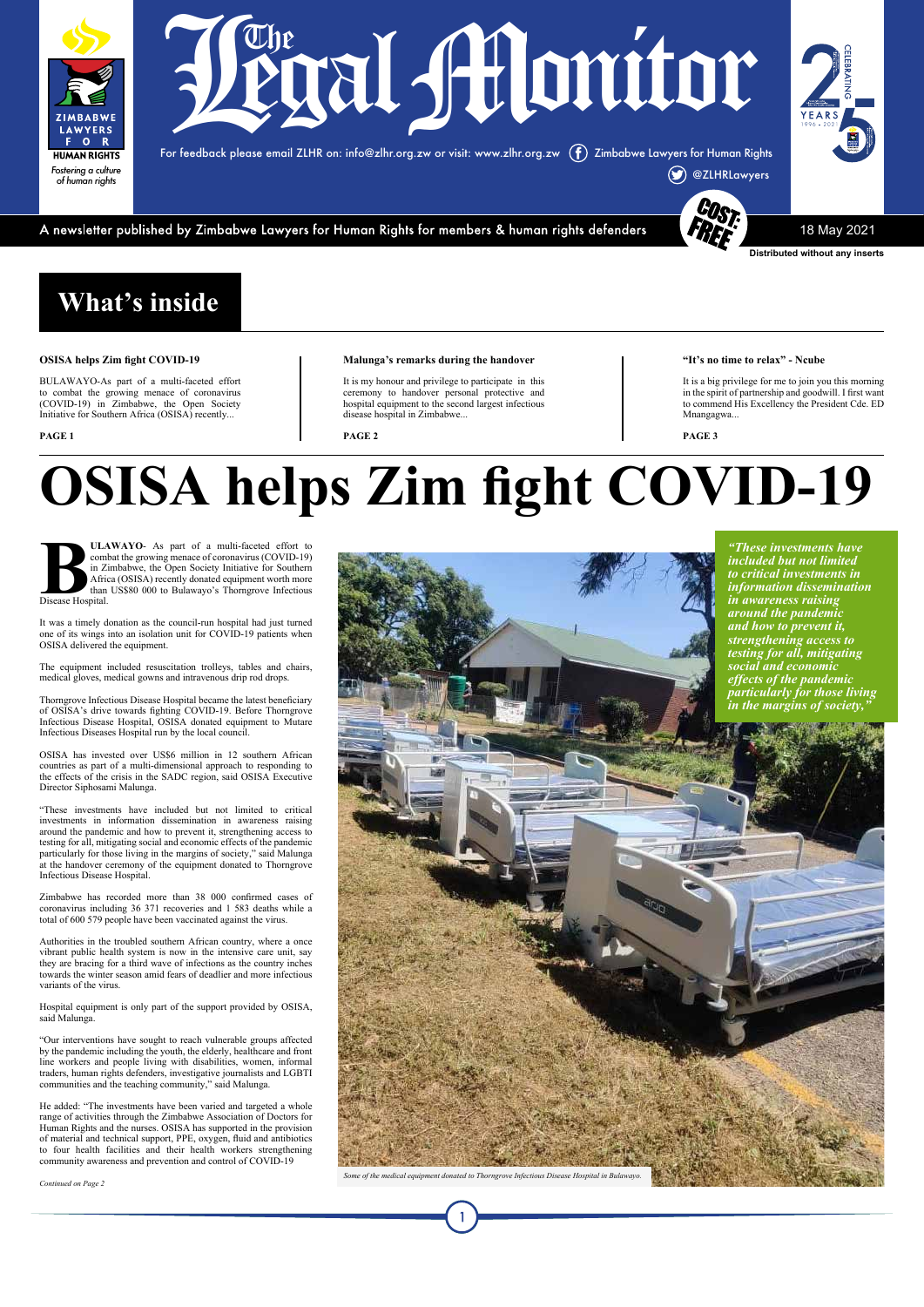In the first time my organisation has collaborated in support the second largest infectious disease hospital in Zimbabwe,<br>Thorngrove Hospital.<br>This is not the first time my organisation has collaborated in support of PDF. **t** is my honour and privilege to participate in this ceremony to handover personal protective and hospital equipment to the second largest infectious disease hospital in Zimbabwe, Thorngrove Hospital.

of PPE. This is the second such large support. Earlier, we supported the Mutare Infectious Diseases Hospital in 2020.

On 11 March 2020 the World Health Organisation declared the noble coronavirus (COVID-19) outbreak a global pandemic and since then massive negative impacts have been witnessed around the globe.

A surge on confirmed cases running up to over 2 million deaths globally, a severe strain on the public health systems of many countries globally including the inability to cope and respond to the pandemic effectively.

Over the course of 2020, the COVID-19 global pandemic forced governments to enter into a crisis and emergency mode with the recurrent ordering of national shutdowns or lockdowns as they are commonly known.

There has been curfews, travel restrictions and bans on public gatherings as well as shutdown of industries including aviation industry, tourism, restaurants, schools and including beverages alcohol and restaurants globally.

This was coupled by other social and public health restrictions and regulations in an attempt to curb the spread of the coronavirus. These strict measures also resulted in severe economic, social, educational, psychological consequences for millions of citizens across our region but also beyond.

Economies have been highly impacted and inequalities of all types have been deepened and aggravated by this pandemic. Of further concern has been the increase in the violation of fundamental human rights and unjustified limitations of freedoms by a number of countries in our region but also beyond under the guise of enforcing COVID-19 public health and emergency regulations and measures.

Noting this dire and untenable situation, the Open Society Foundations globally released the sum of US\$130 million to support countries globally to respond to coronavirus. The Open Society Initiative in Southern Africa took a multi-dimensional approach to responding to the effects of the crisis in our region in Southern Africa. In total, OSISA released and invested over US\$6 million dollars in Southern Africa in 12 SADC countries.

These investments have included but not limited to critical investments in information dissemination in awareness raising around the pandemic and how to prevent it, strengthening access to testing for all, mitigating social and economic effects of the pandemic particularly for those living in the margins of society.

Providing support to investigative journalism to spotlight excesses including governments excesses and mismanagement of funds, health funds during this crisis fighting for information related to this pandemic and also calling and supporting transparency and accountability for human rights implications related to responses related to this pandemic.

Our interventions have sought to reach vulnerable groups affected by the pandemic including the youth, the elderly, healthcare and front line workers and people living with disabilities, women, informal traders, human rights defenders, investigative journalists and LGBTI communities and the teaching community.

Zimbabwe, because of its geographical location and proximity to South Africa has seen a rise in the number of infections amid the detection of the new COVID-19 variant and the rise of the second wave of infections. As of 22 February 2021, Zimbabwe had recorded 30 796 confirmed cases.

The country positivity COVID-19 rate are on the rise as estimated at 30% meaning 1 in 3 people have tested positive over the past few weeks meaning that is higher than the first wave and higher than the World Health Organisation recommended rate of less than 10%.

The positivity rate is a clear indication that the virus is in the community. It has reached the community now and it is inside the community. Researchers have reported that the recovery rate of 95%

 $\overline{2}$ 

since the national lock down has since plummeted to around 58% and 60%. To date, OSISA has invested support of short to medium term advocacy research service delivery related interventions in the country.

The investment has been varied and targeted a whole range of activities through the Zimbabwe Association of Doctors for Human Rights and the nurses. OSISA has supported in the provision of material and technical support, PPE, oxygen, fluid and antibiotics to four health facilities and their health workers strengthening community awareness and prevention and control of COVID-19 capacity measures development providing psychological support to health care workers and mobilising and organising nurses to support their protection in the health work place.

We have partnered with media organisations to coordinate the dissemination of credible information around the COVID-19 pandemic including on infection and the way in which to prevent the spread of this virus. We have supported the provision of protective tools and equipment for journalists working on covering the pandemic as well as for artists working to showcase the effect and highlight of the pandemic as well as raise awareness about it.

We have worked with the teaching community to support teachers to make the teaching work space safe and to push for conditions for education facilities that are safe from COVID-19 pandemic.

We have also worked with nurses associations and have worked with healthcare workers pushing for a safe workplace related to prevention and response to COVID-19. In addition, we have worked with human rights organisations providing support in the wake of a surge in human rights violations in responding and enforcing COVID-19.

Some of the human rights organisations we have worked with have supported the litigation in relation to ensuring that the government and other responsible authorities meet their obligations towards not just citizens but health care workers.

The use of arts has been critical in response to the COVID-19 pandemic. We have provided support to arts and media to document and raise awareness to the challenges faced by young women, persons

with disabilities and as well as marginalised groups in order to ensure that attention is paid by government and other responsible authorities in response to the pandemic.

It has been notable and I will mention that we collaborated with Intwasa Arts Festival last year and Cultivate Africa in 2020. Finally, we have worked with local authorities and health facilities across the country.

As I indicated earlier, we provided support to Mutare Infectious Diseases Hospital last year and this year we have provided support to Thorngrove Infectious Diseases Hospital via this donation of 30 hospital beds, mattresses, 10 intensive care beds, intravenous drip rods, trolleys tables, chairs, cardiac tables and medical gloves and gowns for nurses, doctors and other healthcare workers.

We believe and hope that our support will go a long way in saving lives in complimenting the efforts of the government and other non state actors all of whom are actively involved in helping fight the COVID-19 pandemic.

We applaud all these efforts and call upon governments to please ensure that as they respond to the pandemic they ensure that human rights are protected and guaranteed and if possible even expanded given the fact that the pandemic has resulted in the restriction of rights.

I would like to thank the Mayor once again, Honourable Minister Ncube and of course the councilors and the director of health for this opportunity and I wish you all well and I hope that we will be ready and readier to fight the pandemic as we go forward.





**Open Society Initiative for Southern Africa (OSISA) Executive Director Mr Siphosami Malunga remarks during the handover of hospital equipment to Thorngrove Infectious Diseases Hospital in Bulawayo**

*For a worthy cause...OSISA Executive Director Siphosami Malunga says his organisation is committed to help combat the spread of coronavirus*

capacity measures development providing



psychological support to health care workers and mobilising and organising nurses to support their protection in the health work place."

The interventions by OSISA also include support to information dissemination services that are vital in raising awareness and also exposing corruption that may result in much needed resources being diverted by greedy politicians and officials.



"We have provided support to investigative journalism to spotlight excesses including government excesses and mismanagement of funds, health funds during this crisis fighting for information related to this pandemic and also calling and supporting a transparency and accountability for human rights implications related to responses related to this pandemic," said Malunga.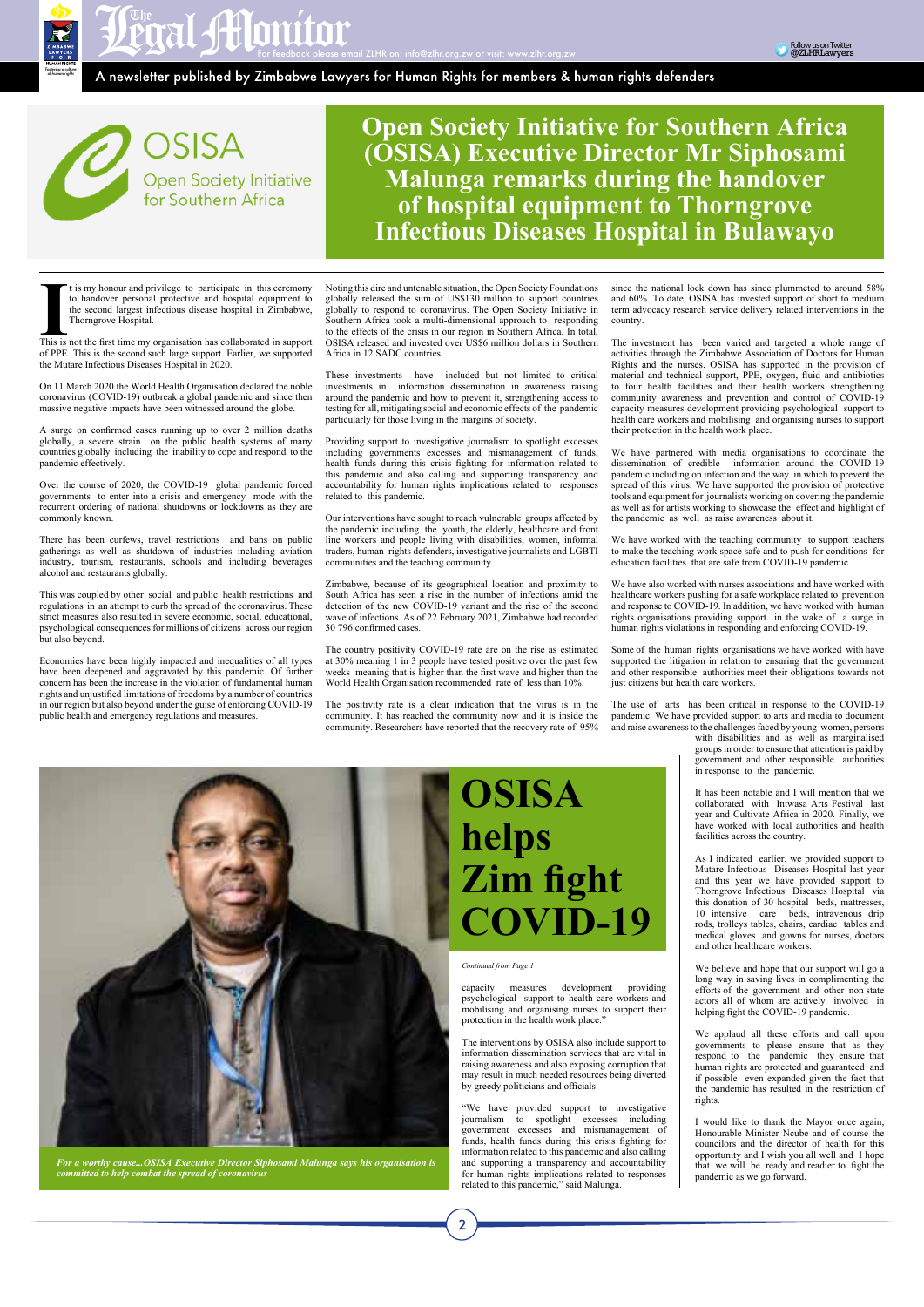**FRAL SHIQMITON**<br>A newsletter published by Zimbabwe Lawyers for Human Rights for members & human rights defenders

**I I** is a big privilege for me to join yo morning in the spirit of partnership goodwill. I first want to comment Excellency the President Cde. Mnang and his administration for their leader and decisive action during thi **t** is a big privilege for me to join you this morning in the spirit of partnership and goodwill. I first want to commend His Excellency the President Cde. Mnangagwa and his administration for their leadership

The Government of Zimbabwe's early and ongoing response to the COVID-19 crisis has been robust. The challenges we face today require continued cooperation between our government, donors, the business community, the private sector and get civil society.

Today's handover of hospital equipment and health products has been made possible by the generosity of the Open Society Institute of Southern Africa this donation institutes critical to Bulawayo's response to COVID-19 as the equipment will help save many lives.

On behalf of the President His Excellency Cde ED Mnangagwa, the people of Bulawayo and on my own behalf, I am very grateful and I would like to thank the Open Society Initiative for Southern Africa who saw it fit to donate towards this worthy

cause. The government recognises the work they are doing in the fight against COVID-19.

**The** City of Bulawayo is grateful to be today receiving this big consignment of state of the art hospital equipment and essential health care products towards the fight against the COVID-19 pandemic.<br>The number of cases t big consignment of state of the art hospital equipment and essential health care products towards the fight against the COVID-19 pandemic.

It is my hope that the support will go a long way in the management and treatment of COVID-19 cases in Bulawayo. As I close, let me restate that COVID-19 is real, COVID-19 is here although in our communities citizens are generally becoming less cautious and not fully adhering to prevention measures.

I am once again appealing to the people of Bulawayo that let us heighten our vigilance as we have many examples across the world of how confirmed cases can rise quickly and overwhelm the system and undermine our collective good work .

This is not time to relax but time to increase our adherence to the guidelines we have been given by the World Health Organisation and the Ministry of Health and Childcare. Together we shall overcome COVID-19. Together we can make it.

**Judith Ncube is Minister of State for Bulawayo Metropolitan Province.**



*Fostering a culture of human rights*

### **"It's no time to relax" - Ncube**

## **OSISA donation to aid in uplifting human rights - Mguni**

country have been increasing since reports of the first COVID-19 case in the country a year ago.

The pandemic posed a number of challenges for health care workers and government alike. The challenges which were faced by the City of Bulawayo and many other local authorities was the availability of enough hospital beds and equipment to cater for the increasing number of cases.

There have been several efforts to curb the increasing number of cases, with the recent lockdown and inoculation of the COVID-19 vaccine as some of the measures.

While the lockdown has been lifted we continue to urge the residents to stay at home, wash hands frequently with soap under running water and exercise physical distancing. The battle against COVID-19 will be won when we all join in the fight together.

The unity of purpose is shown through the various partners that have

come on board to assist council in ensuring we had enough personal protective clothing and hospital equipment to cater for the admitted and patients at home.

These partnerships have sustained the city for the past year and they continue to do so. Today, we receive this donation from OSISA also at a time when we have opened the refurbished Thorngrove isolation ward for admission of COVID-19 patients. It is a shot in the arm for the City of Bulawayo, the province and the residents of this great City of Kings.

We receive the state of the art hospital beds, equipment and personal protective clothing for the health care staff which will ensure that the patients admitted at the hospital have the greatest comfort.

The consignment is key in ensuring that we provide quality health services for the City of Bulawayo which is important in the

upholding of human rights. Ladies and gentlemen, may I take this opportunity to express my gratitude to the OSISA team ably led by Mr Siphosami Malunga for their efforts and hard work in ensuring that we receive this donation as Bulawayo and in joining the city's

3

fight against COVID-19 pandemic. May this partnership that has been forged continue in the upliftment of the rights of the people of Bulawayo and in ensuring efficient service delivery in all spheres, becomes our priority. **Mguni is Mayor of City of Bulawayo.**